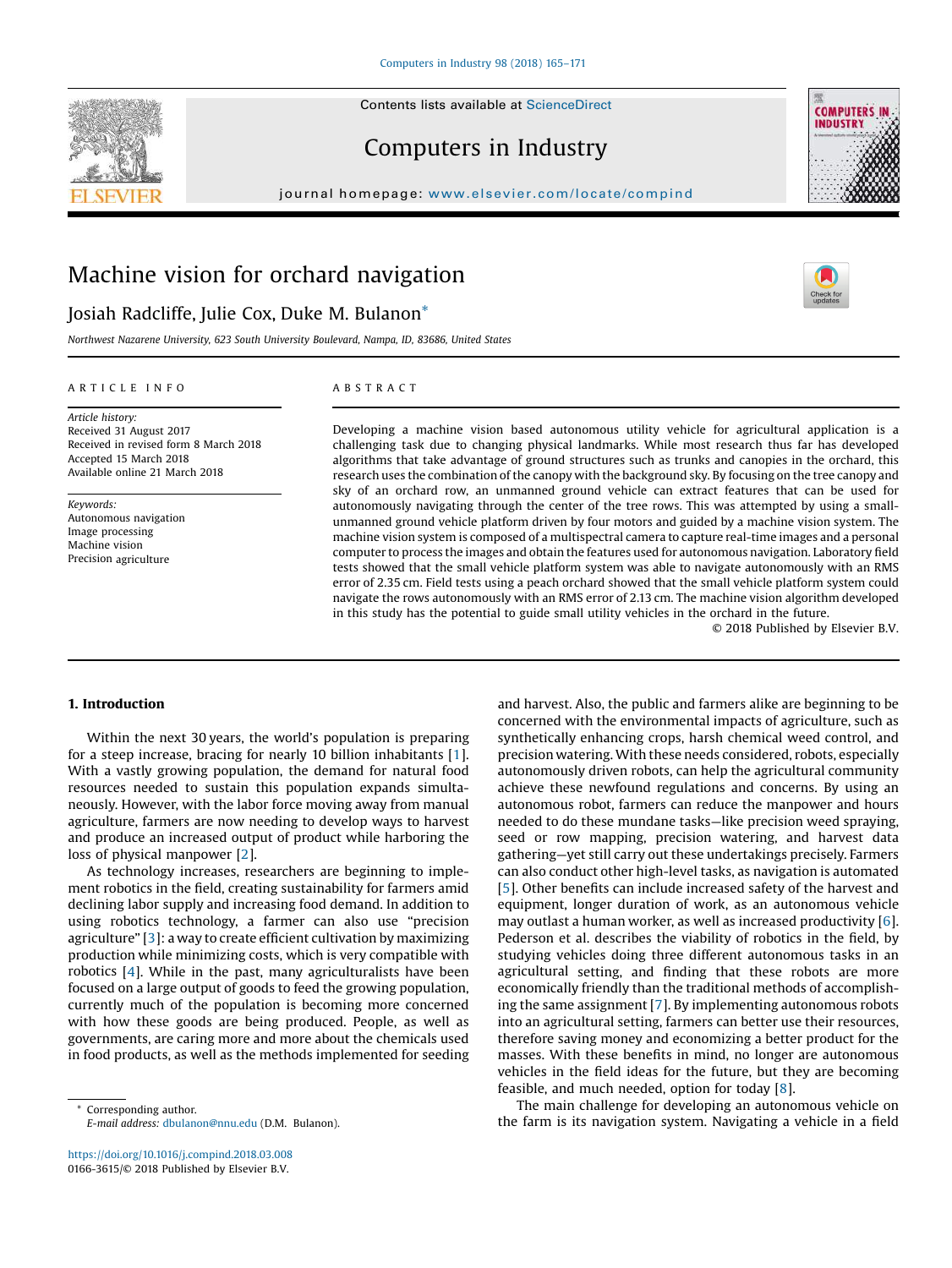with different crops is not a trivial matter. One vital vehicle on the farm is the tractor. By using a tractor, a farmer can cultivate a wide area at once with a large amount of power. The idea of "driverless tractors" stems back to the 1920's, and gained further momentum in the 1950's and 1960's, with prototypes being guided by large cables in field rows. In the 1980's and 1990's, research for machine vision and computer aid guidance were implemented through research done through Michigan State and Texas A&M universities, as well as automated fruit harvesting at the University of Florida [[9](#page-6-0)]. This research has continued into present North America, with more funding being poured into the agricultural domain, gaining attention from prestigious research academies and personnel looking into various sensors and machines [\[10](#page-6-0)]. However, since precision is beginning to outweigh brute force, other types of machinery are also being considered. In some cases, a tractor can seem unreliable for tasks such as turning into narrow rows, or accurate weed spraying or watering. Likewise, a navigational system that may work for a large machine can prove inefficient for a smaller one, which may be needed for precision farming. Another inefficiency with some of this research is that it is often conducted in a controlled laboratory environment, which differs greatly from the outdoor setting for which it would be used [\[11](#page-6-0)].

One of the main tasks of autonomous guidance is developing a functional navigation system. The navigation of an autonomously driven vehicle can prove a difficult matter. With different methods, such as global positioning systems, mechanical feelers, dead reckoning, radio frequency identification tags, laser radar, Kalman filter, and machine vision, one has yet to be named the better, as each one has its difficulties [[11](#page-6-0)]. In this paper, a machine vision sensor is proposed to guide a vehicle in a row of trees. The basic concept of machine vision for navigation is the machine vision sensor can measure the relative position of the vehicle concerning a landmark and use that to estimate the vehicle's heading. Usually, the vision sensor is mounted on the vehicle [\[9](#page-6-0)]. The position of the vision sensor is dependent on the geometric relationship between the sensor and vehicle, and the field of view of the sensor. One of the common methods of using landmarks is detecting a row of crops on the ground. Benson et al. developed a machine vision system to guide a combine harvester, and it used the lateral position of the crop cut edge as a guidance directrix [\[12](#page-6-0)]. One of the difficulties in developing a machine vision for outdoor application is dealing with the varying ambient light condition. A machine vision guidance system for a paddy rice field used a pair of monochrome cameras with different spectral filters to deal with strong reflections on the water [\[13](#page-6-0)]. Hague et al. differentiated between vegetation and soil using a near-infrared camera to enhance the high reflectance of plants in the near infrared [\[11\]](#page-6-0). In addition to using special filters, different image processing techniques are also explored to take advantage of the geometrical properties of the crops. For example, Tillet and Hague [\[14\]](#page-6-0) developed a machine vision guidance system for cereal crops using the midpoints of rows extracted from a single view of adjacent row crops. Sogaard and Olsen [[15\]](#page-6-0) used a color video camera to detect and localize small-grain crops and calculated the centers of gravity of row segments without using segmentation. Other researchers

also used a Hough transform to track rows of transplanted cauliflower field [[16](#page-6-0)].

Much of the current research in machine vision concentrates on ground-based feature recognition solutions, such as processing images of the surface crop, grass edge, planting pattern, or other low landmarks to find a guidance directrix. This is a logical approach specifically for surface crops because they are planted in a certain pattern, and the features of the pattern can be used to guide the vehicle. On the other hand, orchards with fruit trees pose a different challenge. While some researchers have used the overhanging canopy to use as a guide, it calls for a different approach to deal with the challenges. Subramanian et al. [[17](#page-6-0)] developed a machine vision system for citrus groves, and it used adaptive thresholding to deal with the changing illumination and shadows brought about by the canopy. While an agriculture setting, specifically orchards, can prove to be one of the ideal settings for this kind of research due to the environment in which it resides, there are always challenges in the field [\[18](#page-6-0)]. In an orchard, the trees and rows are unlikely to change from year to year, yet the trees or vines themselves change from blossoms to fruit throughout the season. Along with the changing trees (changing in color, growth, and foliage), an orchard can have narrow rows and smaller turning radii, as well as uneven terrain with obstacles, such as branches from trimming or else tarps for collecting [\[19\]](#page-6-0). Changing settings like this lead to challenges with navigation, especially if that navigation relies on physical barriers as indicators. Along with adapting to these constraints, researchers must develop algorithms that adapt to the season, yet that also remain low cost and simple for farmers to use.

When relying on ground features, they are often subject to change, due to varying environmental factors and the dynamic nature of the crops. This research focuses on looking up, not down, with the camera angles and uses features of the sky and tree canopies in the image processing. By focusing on the tree canopies and sky, the environmental factors decrease drastically. Unlike the trees themselves, the skylines do not change throughout the seasons, and always remains as one of the most luminescent parts of the image, a key in pinpointing an object in image processing. By using the sky as a guidance system, this research provides a unique approach to autonomous navigation using machine vision.

This paper is aimed at finding ways to develop and implement machine vision into the agricultural field, predominantly orchards. The goal of this research is to develop an algorithm to autonomously guide a small robotic ground vehicle platform along an orchard row, following the path of the row using an upward looking camera combined with a controller based on feature recognition from the contrast between the tree canopies and the sky. The autonomous navigation system will be evaluated in laboratory controlled settings and actual field setting using a commercial peach orchard.

## 2. Material and methods

The block diagram of the unmanned ground vehicle (UGV) navigation system (Fig. 1) has three main components: the



Fig. 1. Unmanned Vehicle Navigation System.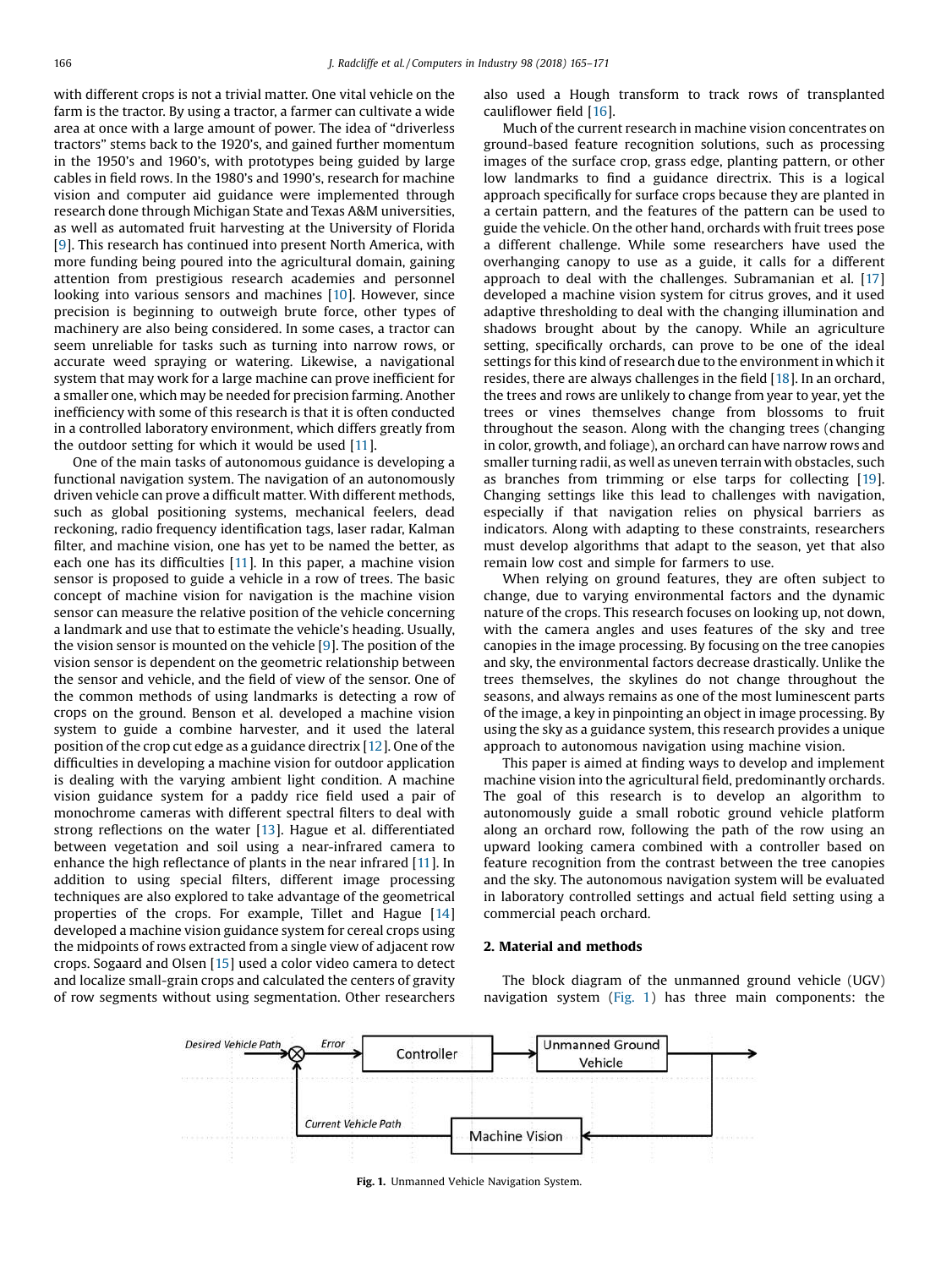

Fig. 2. Unmanned Ground Vehicle Platform.

unmanned ground vehicle platform, the visual feedback system, and the controller. The input to the system is the desired vehicle position, and the visual feedback system is used to estimate the current vehicle position. The controller to correct the position of the vehicle as it moves along the tree rows uses the difference between the desired position and the current position.

## 2.1. Unmanned ground vehicle platform: robotic platform

A GEARs Surface Mobility Platform (SMP) was selected as the UGV platform due to its more robust design, a larger box for stowing electronics and mounting the guidance system. This platform was driven by four twelve-volt motors connected directly to each of the four wheels. A differential arm attached to the left and right side of the chassis and the control box of the SMP allowed for a good articulation of the chassis over objects while maintaining stability at the control box, where the guidance system and the image acquisition system would be located. Fig. 2 shows the UGV platform with its components.

## 2.2. Motor controller and actuators

The UGV platform was steered as a differentially steered vehicle, where steering is accomplished through the difference between the velocity of the motors on the left side and the motors on the right side. A difference in left and right motor speeds results in a change of direction of the vehicle. If the velocity of the two left motors is equal to the velocity of the two right motors, no directional change happens, and the UGV platform continues in a straight line. The motor control system (Fig. 3) used the Lego Mindstorms EV3 in conjunction with a Tetrix Motor controller. The use of the Lego EV3 controller allowed for rapid application development and experimentation of unmanned vehicle navigation system. Fig. 3 shows the block diagram of the motor control system. The inputs to the Tetrix motor controller were a twelvevolt battery input and a Lego Mindstorms control signal input. The outputs of the controller were two twelve-volt motor outputs, which were used to power four twelve-volt motors, two on the left side of the chassis and two on the right side of the chassis. When programming, values between  $-100$  and  $+100$  were sent to the motor controller, indicating a percentage of the max voltage to send to the motors, with  $+100$  being 100 percent of 12 V and  $-100$ being  $-100$  percent of 12 V or  $-12$  V, driving the motor in reverse. This is similar to a pulse-width-modulation control of DC motors.

## 2.3. Visual feedback system

The visual feedback system is composed of image acquisition unit and image processing. The image acquisition unit consisted of a camera mounted on the front of the UGV platform and connected to a portable Lenovo ThinkPad with a Windows 10 operating system. For rapid application development, the navigation control system was developed using LabView, which has the module for the Lego Mindstorms EV3 controller and the National Instruments (NI) Vision module. The NI Vision module was used to develop the image acquisition and image processing. This set-up simplified the evaluation of the navigation control, which is the goal of this paper.

The camera used for image acquisition was a modified GoPro Hero 3+. The original filter of GoPro camera was replaced with a filter that allows near infrared centered at 750 nm, the green band, and the blue band. The modification was made to enhance the reflection of the leaves, which had a high near-infrared reflectance due to the presence of chlorophyll. A video capture card was used to connect the GoPro camera to the computer for image acquisition. The GoPro camera was mounted on the front of the Ground Vehicle Platform, and the camera angle was adjusted so that from one end of the row, the sky at the far end was at the bottom of the image. This ensured that the sky would always be in the image.

## 2.4. Image processing

The desired path of the UGV is a straight line between tree rows of an orchard. There are several methods of using a vision-based system for straight-line navigation along the row. One of the approaches is a ground-based method where features of the ground such as the orchard floor grass and the trunks of the trees. As mentioned, the major challenges for this approach are the



Fig. 3. Motor Control System.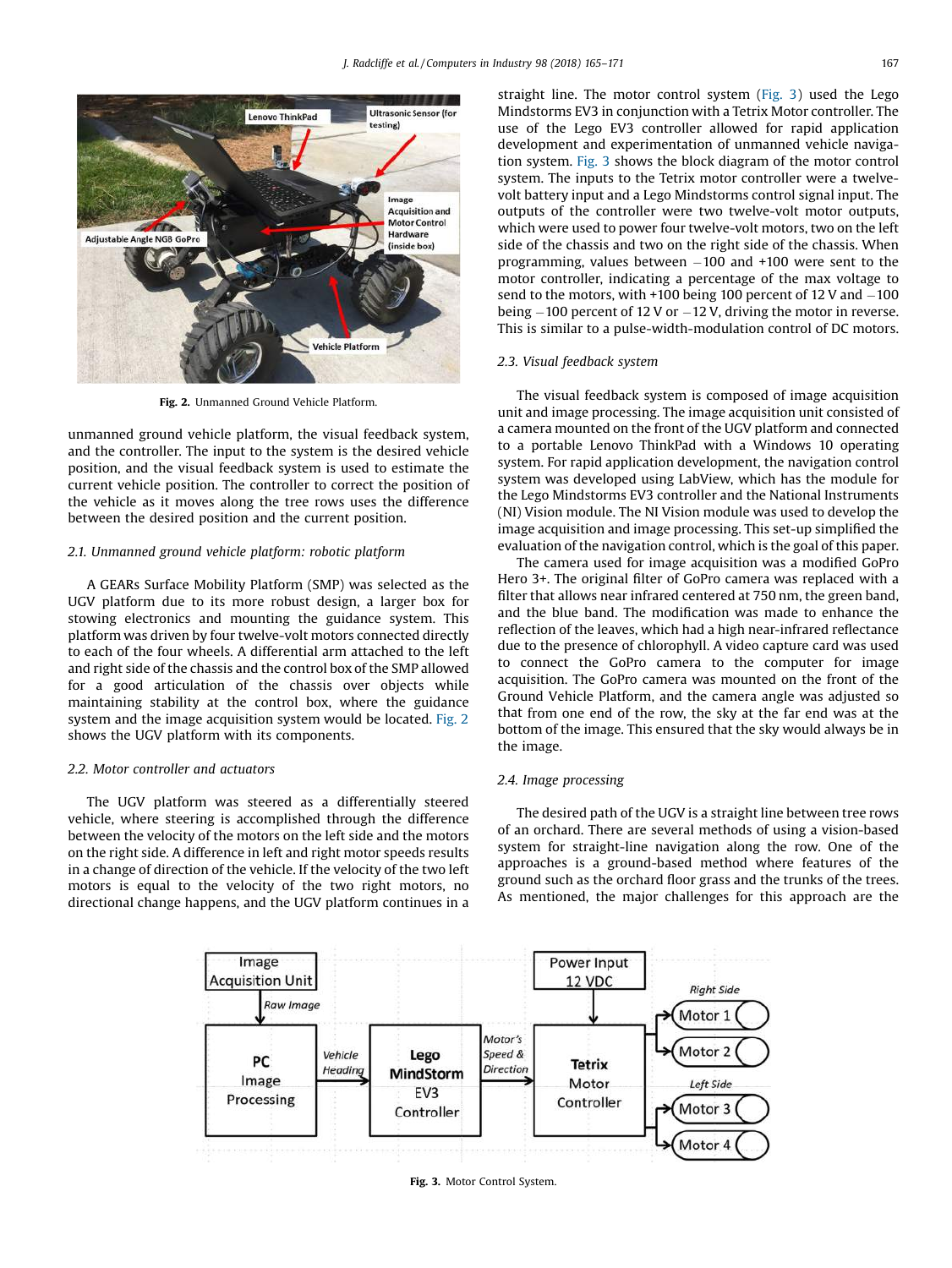

Fig. 4. Comparison between ground and sky-based guidance.

shadows presented by the canopy, the color similarity of the canopy and orchard floor, the solar angle, and the tree trunks from adjacent rows. To eliminate the effects of these challenges, this paper presents a unique method of using a sky-based approach. Upon inspection of the images from the ground vehicles field-ofview (FOV), both the sky and the ground outline a similar path. Fig. 4 compares the similarities between the shape of the sky within the orchard row image and the shape of the ground constrained by the tree trunks.

Fig. 5 shows the image processing for the sky-based approach. After an image was acquired, the image was cropped to remove the portion of the sky in the field of view that was closest to the camera. This was done to produce a more sensitive control system. Slight changes in the direction of the vehicle were magnified when using the centroid of a point that was further away from the camera. Also, the cropped image contained less data needing to be processed, resulting in faster processing time and more rapid response of the ground vehicle platform. The next step was to extract the green color plane from the image. The green color plane provided the higher contrast between the sky and the tree canopy. Due to this high contrast between sky and canopy, a simple thresholding approach was employed to extract the path plane of the vehicle. Next, the thresholded image was filtered to remove the 'salt-and-pepper' noise. Then, the centroid of the path plane was determined to calculate the vehicle's heading.



Fig. 5. Image processing algorithm for autonomous navigation.

#### 2.5. Control system

The control system ([Fig.](#page-4-0) 6) for the UGV platform was an imagebased position servoing system, where features of the image were used as control variables to estimate vehicle's heading. The next figure demonstrates the calculation of the vehicle's heading. After the path plane was extracted, the path plane was inverted and used the position of the difference between the centroid and the set point to find the vehicle's heading and used it to drive the motor actuators. The Proportional-plus-Integral (PI) controller was used to handle the position difference and used it differentially steer the vehicle. To determine gains, KP and KI, of the PI controller, several test runs were conducted and the integral gain was initially set to zero and adjusting the proportional gain until the system's response was slightly overdamped. Then the integral gain was adjusted to remove the steady-state error. Once the PI controller had been tuned, a forward speed adjusted to 30% of the maximum value was used as the forward control signal.

## 2.6. Tree row navigation

An initial testing was done to determine the performance of the control system. A straight sidewalk was selected for the initial testing and we had the UGV following down a straight sidewalk. An ultrasonic sensor was attached to the UGV, and a cardboard box was placed at the edge of the sidewalk. The ultrasonic sensor read the distance from the vehicle to the box, or edge of the sidewalk, as the vehicle tracked along the sidewalk.

After determining the gains of the control system from the straight sidewalk test, the straight-line navigation control system was evaluated using a commercial peach orchard located in Caldwell, Idaho, USA. The orchard is well maintained, and one of the rows was randomly selected as a test row. A cardboard box was held at a fixed distance of 2.4 m from one row of trees, and the vehicle traveled down the row, measuring the distance from the cardboard via the ultrasonic sensor. This test was conducted over 27 m. Also, the vehicle's performance down the whole length of the row was observed, however, no ultrasonic data was taken for this test as it was a general observation of the machine vision system to guide the UGV down an entire row.

## 3. Results

## 3.1. Lab test results

As mentioned above, the image processing algorithm and vision control system was first tested on a straight sidewalk. Regarding the image processing, testing would be very similar to an orchard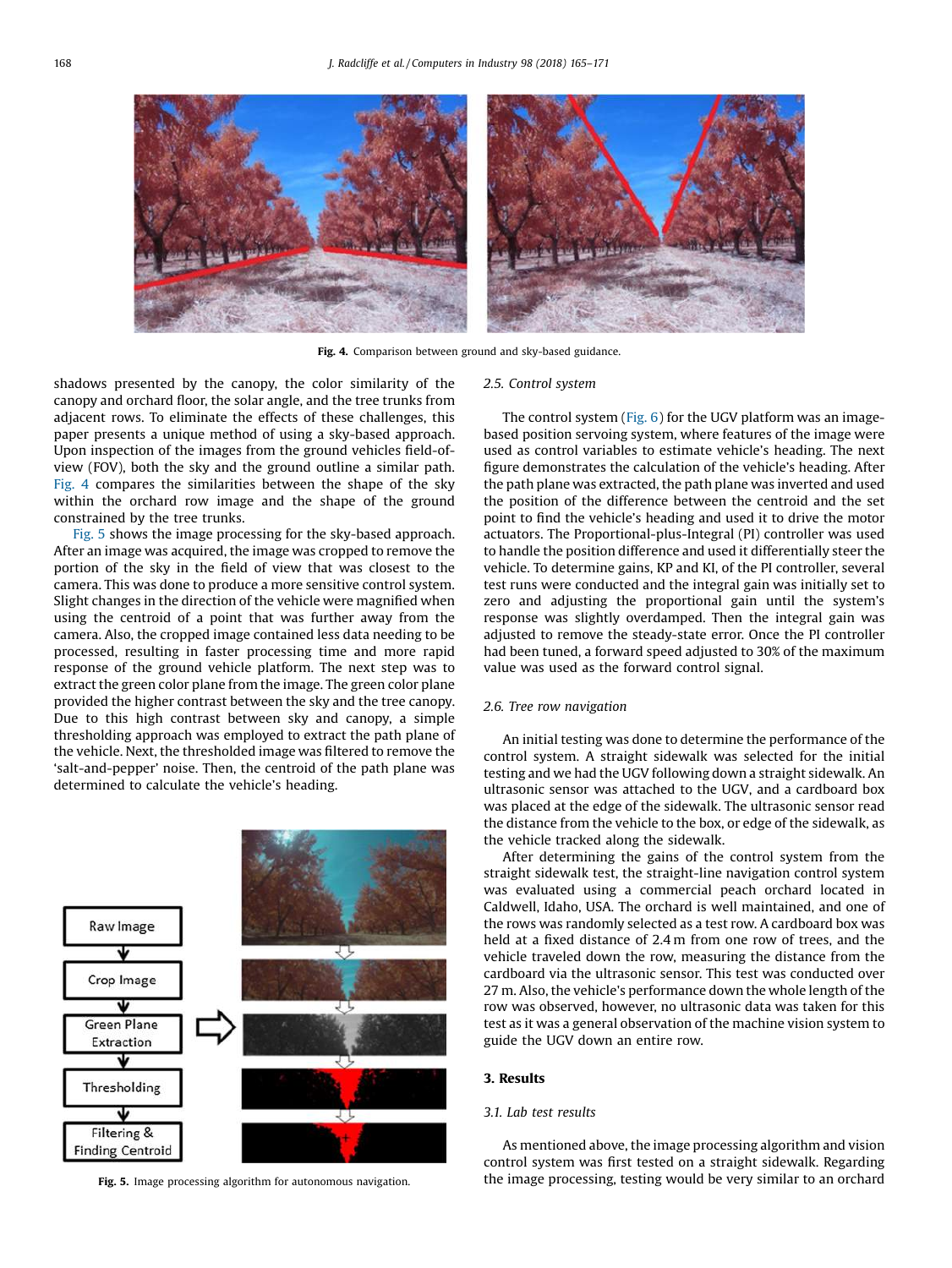<span id="page-4-0"></span>

Fig. 6. Calculation of vehicle heading vector and PI controller of feedback system.

and a sidewalk with the only differences being the camera anglepointing towards the ground for the sidewalk tests and towards the sky for orchard tests. The basic image processing algorithm was identical except the path plane was not inverted, locating the centroid of the binary image and using it as the process variable for the PI controller. The test was evaluated by fixing an ultrasonic sensor on the UGV that would measure the distance from the vehicle to the edge of the sidewalk using a piece of cardboard placed vertically at the edge of the sidewalk. The test was conducted over a portion of the path 23 m in length. The vehicle traveled at an approximate speed of 0.20 m per second. The sidewalk was 1.5 m wide. Fig. 7 shows the deviation of the UGV from its starting point. The UGV had a maximum deviation of 5.5 cm from its starting point with a root mean square (RMS) error of 2.35 cm. It can be observed from Fig. 7 that the UGV was able to correct itself after the maximum error occured which demonstrated that the visual feedback system was effective.

## 3.2. Field test results

In addition to the controlled sidewalk test, a test of the performance in the orchard was conducted. The conditions for testing were less controlled, but the purpose of the test was to observe the general performance of the UGV in field applications. The setup for the test consisted of a line placed 2.44 m from the

tree trunks toward the center of the row. The distance between the two rows of trees on each side of the row was approximately 6.4 m. The distance from the UGV to the line was measured using an ultrasonic sensor as the UGV traveled 27 m. [Fig.](#page-5-0) 8 shows the UGV's deviation from the starting point similar to the controlled sidewalk test. The maximum deviation from the starting point was 3.5 cm with an RMS error of 2.13 cm.

## 4. Discussion

Based on the test results, it was determined that the imageprocessing algorithm for the vehicle guidance system was adequate for guiding the vehicle down the orchard row. The difficulties such as inconsistent lighting, shadows, and color similarities in features were eliminated by using the sky-based approach where the image was reduced to canopy plus sky, thus simplifying the segmentation process. Feature detection using machine vision is facilitated if the segmentation process is effective. In addition to the tests in which ultrasonic data was taken over a controlled distance, a general performance test was conducted to observe the performance of the UGV down the entire length of an orchard row. During this test, the UGV completed the entire row with very little deviation from the center. However, it was observed that there were larger deviations from the center of the row when the UGV approached sections where there was a



Fig. 7. Deviation from start for sidewalk test.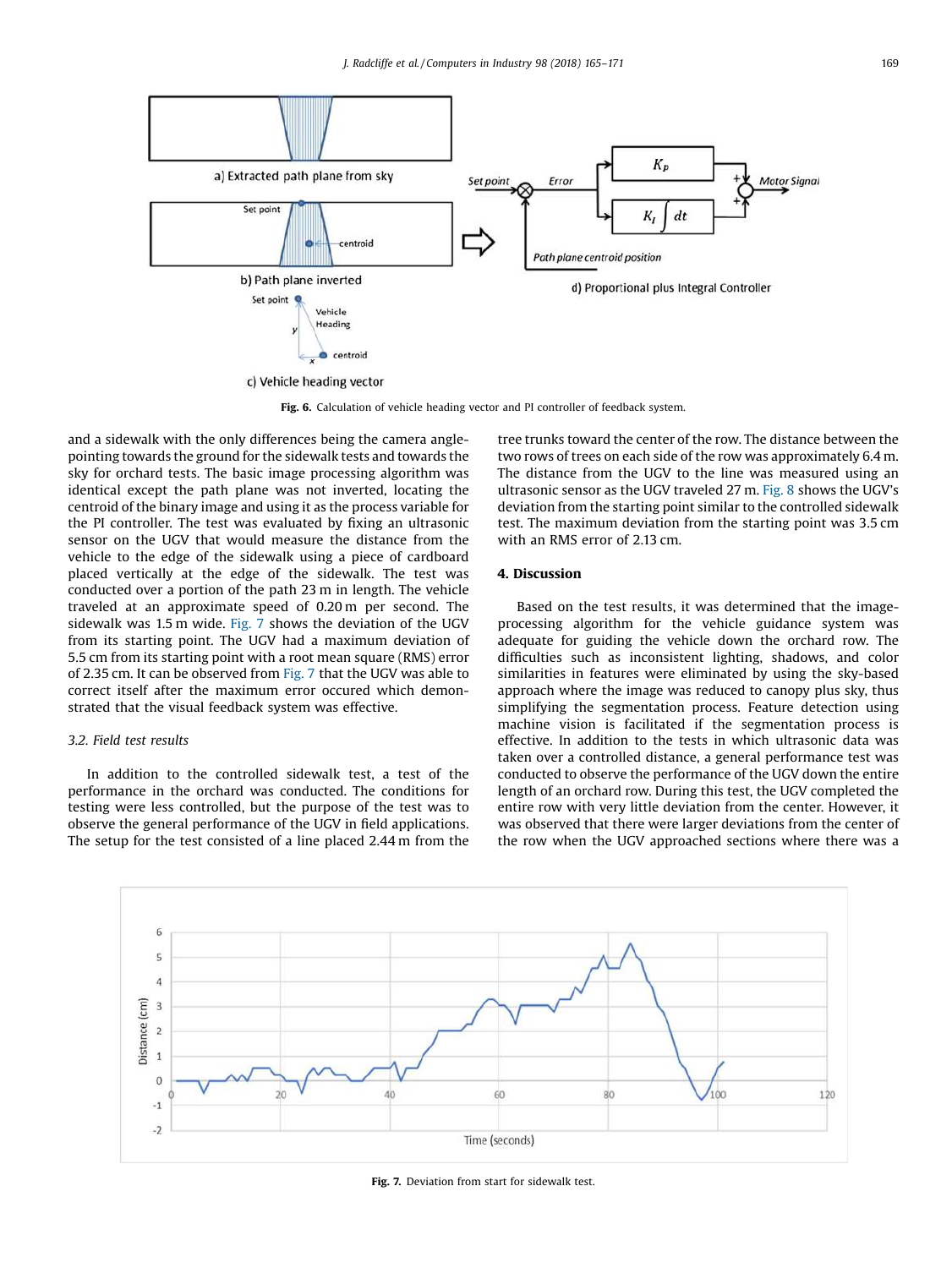<span id="page-5-0"></span>

Fig. 8. Deviation from starting point for orchard test.

break in the canopy due to either a missing tree or a tree with limited leaf growth. These breaks in the canopy caused the UGV to move away from the center of the row, but when the UGV would move past that section, it would correct itself and return to the center. The result of a missing tree changes the shape of the path plane. This means that the shape of the path plane could be used to determine a missing tree or end of the row conditions.

The data showing the deviation of the UGV from its starting point indicated that the control system was effective in guiding the UGV in the center of the row or sidewalk. For the sidewalk test, the maximum error of deviation from the starting point was only 5.5 cm in a width of 1.52 m with an RMS error of 2.35 cm. For the orchard row test, the UGV had a maximum deviation of 3.5 cm from the starting point where the width of the whole row was 6.4 m, and the RMS error was 2.13 cm. It can be seen that the relative error of the width of the row was very small. The response of the system could be improved by tuning the gains of the controller. The current gains were tuned such that the system was overdamped to avoid oscillation as it travels along the row. This result was deemed satisfactory for the project. The result of the test run in the field showed that the sky-based approach in combination with the PI controller was able to guide the UGV down the row.

The proposed sky-based machine vision for orchard navigation demonstrated the potential of guiding a UGV in a straight-line motion. However, there are obvious limitations to the proposed approach. The first is the proposed approach is only useful when the trees have fully developed canopies. This will be useful for orchards that will have canopies year-round such as citrus. On the other hand, fruit trees that lose their leaves in the winter and remain dormant until the spring season has no canopy. In this case, a ground-based image processing would be effective since the problems with shadows when the canopy is present is eliminated. Therefore, for orchards that have deciduous trees, an adaptive image processing approach could be implemented to deal with the changing environmental condition. For example, a sky-based image processing will be used when canopies are present, and a ground-based approach will be employed when there are no leaves. Another thing to consider is the sensor's field of view, mounting configuration, and the row width. These factors affect the shape of the path plane which dictates the gains of the controller. The other limitation of the proposed approach is it only tackles the straight-line motion down the row but not the end of the row condition. The end of the row condition could be handled in several ways. An ultrasonic sensor could be used to detect the

absence of a series of trees. Another approach would be to observe the path plane of the sky-based approach. The shape of the path plane will be different at the end of the row, and this can be used to trigger the vehicle that it is at the end of the row. Future research would include dealing with a changing environment such as with canopy and without canopy conditions, detecting the end of the row condition, and translating to the next row.

## 5. Conclusion

A machine vision system to guide a small-unmanned ground vehicle system in an orchard was developed. The vehicle is differentially steered by four DC motors. The navigation is based on a visual servo system using machine vision system, which is composed of a multispectral camera to acquire images and a personal computer to process the images. The camera was positioned to focus on the tree canopies and the sky, which is a sky-based approach. The image processing segmented the sky from the tree canopy background, and the centroid features of the segmented object were used as the process variable to guide the unmanned ground vehicle through the tree rows. A proportional and integral controller was used in the visual feedback system. Laboratory field tests showed that the autonomous navigation using the developed algorithmhad anRMS errorof 2.35 cm. The actualfield test in a commercial peach orchard showed that the autonomous navigation had an RMS error of 2.13 cm. These results showed that the unique approach of using the sky and canopy as features have the potential to guide small utility vehicles in the orchard.

#### Acknowledgment

This research was supported by the Idaho Space Grant Consortium, NASA EPSCoR, and Northwest Nazarene University.

#### References

- [1] Food and Agriculture Organization of the United Nations, 2050: A Third More Mouths to Feed, (2009) . [http://www.fao.org/news/story/en/item/35571/](http://www.fao.org/news/story/en/item/35571/icode) [icode.](http://www.fao.org/news/story/en/item/35571/icode)
- [2] T.F. Burks, D.I. Schmoldt, J.J. Steiner, U.S. specialty crops at a [crossroad:](http://refhub.elsevier.com/S0166-3615(17)30538-9/sbref0010) hi-Tech or else? ASABE [Resour.](http://refhub.elsevier.com/S0166-3615(17)30538-9/sbref0010) Mag. 15 (6) (2008) 5–6.
- [3] W.S. Lee, V. [Alchanatis,](http://refhub.elsevier.com/S0166-3615(17)30538-9/sbref0015) C. Yang, M. Hirafuji, D. Moshou, C. Li, Sensing [technologies](http://refhub.elsevier.com/S0166-3615(17)30538-9/sbref0015) for precision specialty crop production, Comput. Electron. Agric. 74 [\(2010\)](http://refhub.elsevier.com/S0166-3615(17)30538-9/sbref0015) (2010) 2–33.
- [4] Hossein [Mousazadeh,](http://refhub.elsevier.com/S0166-3615(17)30538-9/sbref0020) A technical review on navigation systems of agricultural [autonomous](http://refhub.elsevier.com/S0166-3615(17)30538-9/sbref0020) off-road vehicles, J. Terramech. 50 (no. 3) (2013) 211–232, doi: [http://dx.doi.org/10.1016/j.jterra.2013.03.004.](http://dx.doi.org/10.1016/j.jterra.2013.03.004)